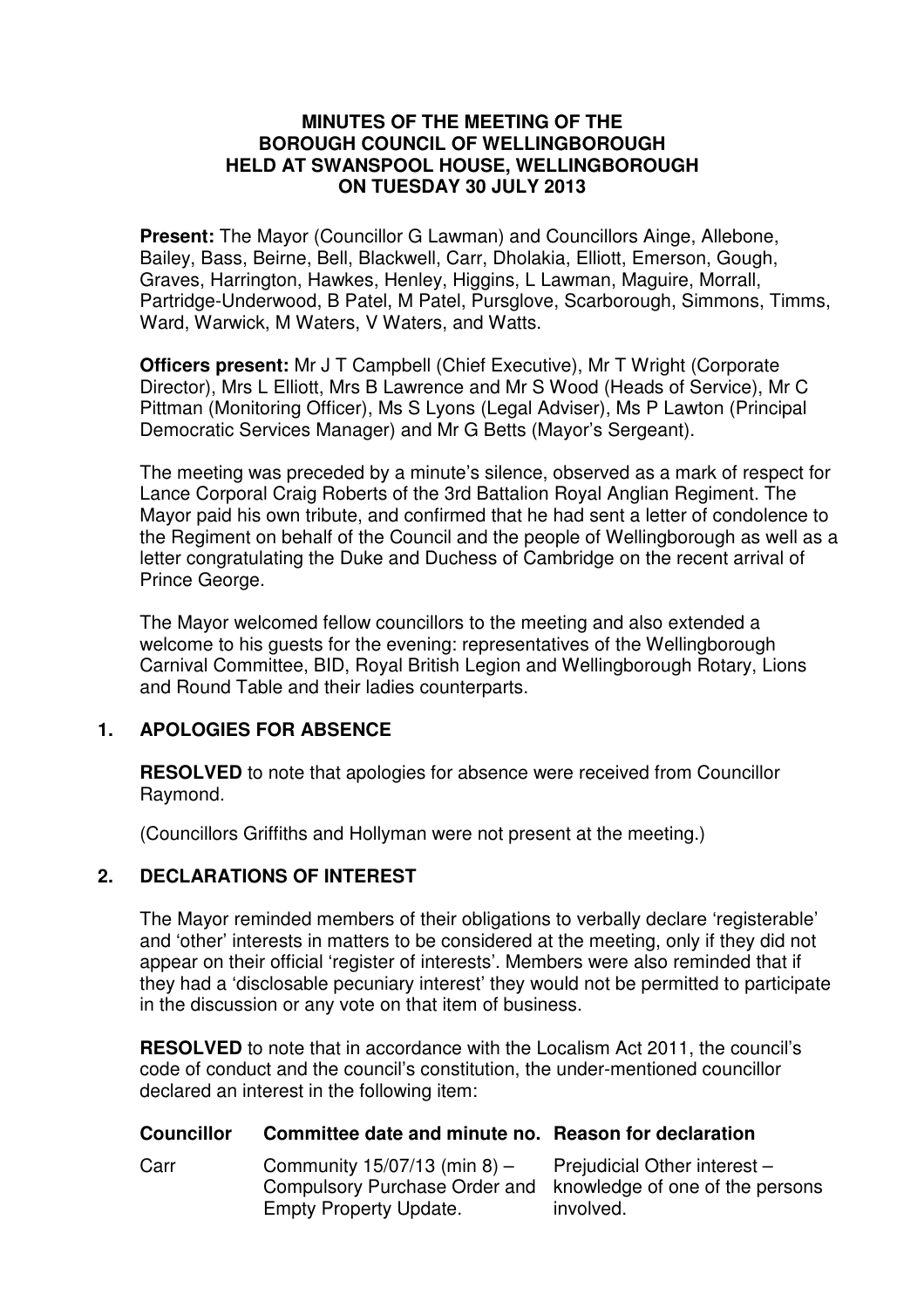### **3. MINUTES OF THE PREVIOUS COUNCIL MEETING**

**RESOLVED** that the minutes of the Council meeting held on 02 July 2013 be confirmed and signed.

### **4. QUESTIONS, PETITIONS AND REQUESTS TO ADDRESS THE MEETING**

**RESOLVED** to note that no questions, petitions or requests to address the meeting had been received from the public.

#### **5. PLANNING COMMITTEE – 19 JUNE 2013**

Councillor Maguire asked that it be noted that he had in fact tendered his apologies in advance of the meeting, but these had not been formally reported at the meeting.

**RESOLVED** that the minutes, so amended, of the Planning Committee of 19 June 2013 be noted.

#### **6. AUDIT COMMITTEE – 25 JUNE 2013**

The minutes of the Audit Committee of 25 June 2013 were received.

Reference was made to item 6 – 'Unaudited Statement of Accounts 2012-13' thanking officers for their hard work and diligence in relation to the re-introduction and integrity of the new asset register.

**RESOLVED** that the minutes of the Audit Committee of 25 June 2013 be adopted.

#### **7. COMMUNITY COMMITTEE – 15 JULY 2013**

The minutes of the Community Committee of 15 July 2013 were received. The chairman referred to the re-circulation of appendix B of report item 8 to assist Council members in the discussion on recommendation R1.

Reference was made to item 6 – 'Private Sector Housing Policy' requesting an update to the 2010 'Decent Homes' figures which had been presented to the committee, to reflect the position at 2013.

The chairman responded to confirm that a Members Briefing Note would be issued updating members on the current position, and that officers would be asked to present figures the Community Committee on an annual basis thereafter.

Reference was made to item 8 – 'Compulsory Purchase Order (CPO) and Empty Property Update'. Officers were thanked for their work on this initiative, with specific reference being made to 3 properties in Castle Ward, and Ash Close in Irchester.

The Leader of the Council referred to the success of the CPO policy, confirming that 150 homes had been brought back into use as a direct result of application of the policy. The Leader re-iterated the Council's continued commitment to pursuing CPOs where appropriate to do so.

### **RESOLVED:**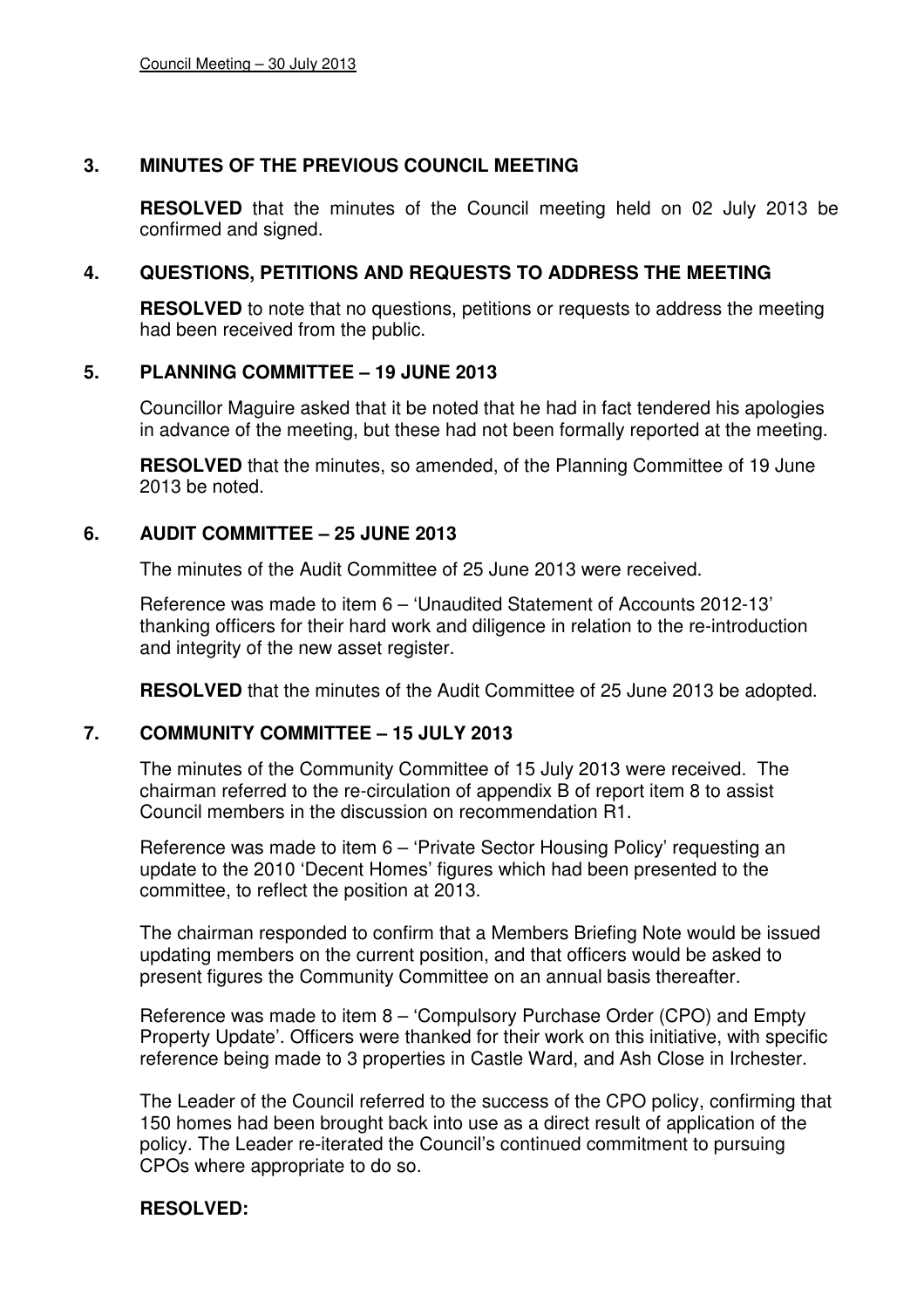- (i) that action commence to compulsorily purchase those properties listed in Appendix B (as circulated),
- (ii) to adopt the minutes of the Community Committee of 15 July 2013 (as amended).

### **8. DEVELOPMENT COMMITTEE – 16 JULY 2013**

The minutes of the Development Committee of 16 July 2013 were received.

Discussion ensued in relation to item 3 – 'Presentation by Tresham'. Concern was raised in respect of the design of the proposed new development, although the importance of Tresham being encouraged to remain in Wellingborough was acknowledged. It was noted that Tresham had been unsuccessful in their recent bid for funding, and that they intended to make a further application in September 2013.

The committee chairman made reference to recommendation R1 at item 7 – 'North Northamptonshire Interim Housing Policy Statement' confirming that the bulleted items were to be re-formatted (i) to (xi) inclusively. Minor amendments were noted to the wording at (ii) and (xi) which did not materially change the recommendation put before Council. (The aforementioned minor amendments are reflected in the Council resolution as printed below.)

Discussion ensued in respect of item 7 – 'North Northamptonshire Interim Housing Policy Statement'. Concern was raised in respect of the policy, which it was suggested did not sufficiently address infrastructure issues and might encourage land owners to bring forward inappropriate sites. Reference was made to comments which it was alleged had been made at the Development Committee meeting in relation to immigration/migration issues, which had not been included in the minutes of the meeting. The chairman responded by reminding members that minutes were not a verbatim record of the meeting, and that it was important that the council adopted a proactive approach to retain control on planning issues.

A drafting error was noted at item 8 – 'Neighbourhood Planning' that the final paragraph starting with the words 'RECOMMEND TO RESOLVE…' be deleted.

## **RESOLVED:**

- (I) that a positive and proactive approach be taken to delivering housing by making the commitment that the council will:
	- (i) in accordance with the National Planning Policy Framework (NPPF), look for solutions rather than problems, and will seek to approve applications for sustainable development, wherever possible, through the use of planning conditions and S106;
	- (ii) encourage pre-application discussions so that more issues can be resolved at an early stage, and consider whether pre-application fees can be temporarily suspended;
	- (iii) be proactive to seek to bring forward housing on sites within its own ownership particularly those previously agreed through the Site Specific Plan;
	- (iv) continue to work proactively with housing associations to bring forward affordable housing schemes;
	- (v) continue to support the production of rural housing needs assessments to identify the need for, and support delivery of, housing to meet local needs;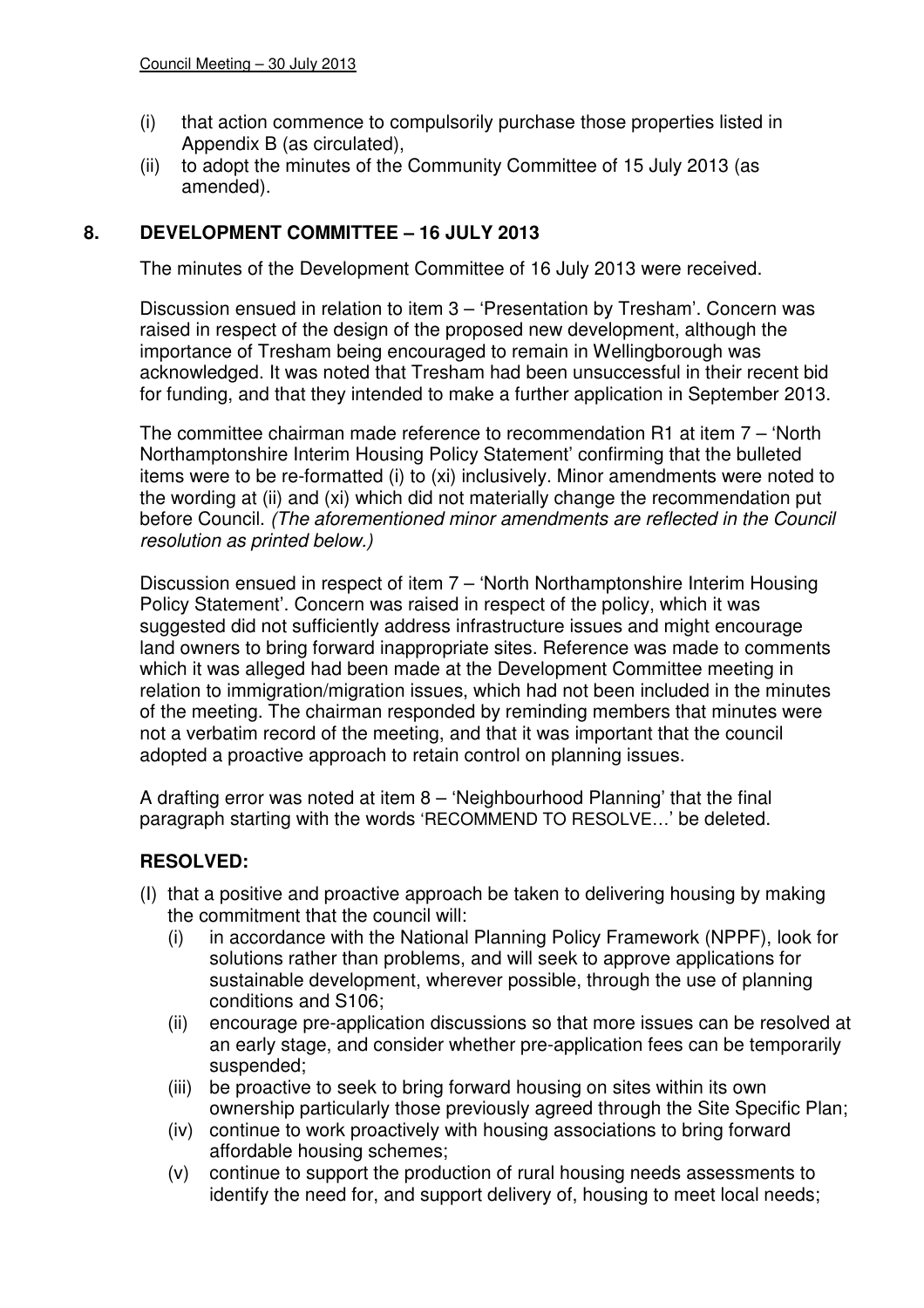- (vi) re-negotiate S106 agreements where this is affecting viability and will consider reduced or delayed payments where this could aid delivery;
- (vii) continue to support a Stanton Cross Steering Group and Technical Working Group to support delivery of this site;
- (viii) create a cross disciplinary team to support delivery of the Wellingborough North Sustainable Urban Extension (SUE);
- (ix) continue to support neighbourhood plans and the identification of suitable sites for housing;
- (x) invite landowners of sites included with appendices 2 and 3 to confirm deliverability of their site in accordance with the checklist for potential sites suggested through the Harman Report and included at appendix 4;
- (xi) invite landowners to bring forward new deliverable sites for consideration, which will be assessed by officers. Those sites that accord with the overall strategy of the plan and can be demonstrated to be deliverable will be considered by a future Development Committee for inclusion in the revised land supply calculation.
- (II) that the Draft Neighbourhood Planning Protocol be agreed and provided to each of the parishes forums, subject to financial approval by the Resources Committee;
- (III) to adopt the minutes of the Development Committee of 16 July 2013 (as amended).

# **9. RESOURCES COMMITTEE – 17 JULY 2013**

The minutes of the Resources Committee of 17 July 2013 were received.

Reference was made to item 4 – 'Property Disposals'. Particular concern was raised in respect of resolved item (iii) 'land adjacent to Diamond Learning Community' which it was suggested appeared to be little more than a land transfer from the council to the school. Discussion ensued in relation to what the school might do with the land, potential covenants which might be placed on it, and whether it might be more appropriate for the land to remain in the Council's possession.

It was moved by Councillor Scarborough and seconded by Councillor Dholakia that the Resolution item (iii) be referred back to the Resources Committee for further consideration, and on being put to the vote the vote was declared lost.

Reference was made to item 13 – 'Exclusion of Press and Public' reminding members that items 14 to 16 were of a confidential nature, therefore, any discussion which might reveal the detail of these items would need to be moved into private session.

Concern was raised in respect of item 16 – 'Restructuring of the Senior Management Team' particularly in relation to R2 (iii) and the Monitoring Officer role.

(Terry Wright and Chris Pittman left the meeting whilst discussion took place in respect of this item.)

An amendment was proposed to R2 (iii) that the following wording be added: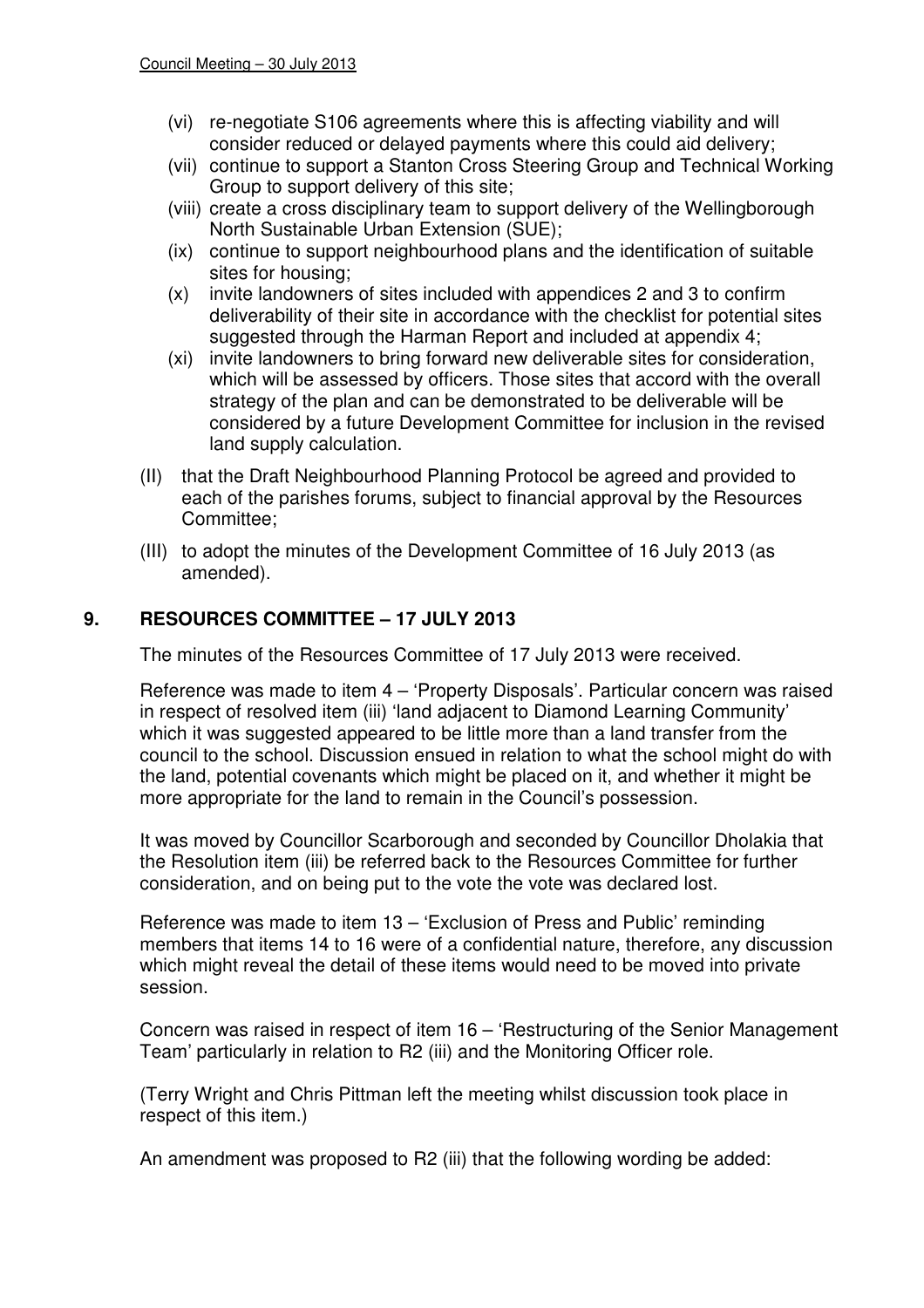"save that no further action shall be taken in respect of the Monitoring Officer's retirement unless and until the arrangements for the performance of his duties have been considered and approved by the Full Council."

This was proposed by Councillor Hawkes, seconded by Councillor Warwick and on being put to the vote, the vote was declared lost.

Further discussion ensued in respect of the Monitoring Officer role and it was proposed that discussion on this item be suspended until later in the proceedings, after item 7. This was proposed by Councillor Elliott, seconded by Councillor Scarborough and declared carried.

(Terry Wright and Chris Pittman returned to the meeting; discussion on this item resumed at minute 13.)

## **10. REPORT OF THE CHIEF EXECUTIVE: NOTABLE ACTIVITIES AND EVENTS**

The annexed circulated report of the Chief Executive was received providing details of notable activities relating to the council's PRIDE objectives. A number of councillors commented on the initiatives contained therein, with specific reference being made to the following:

- Party weekend formal recognition of the work of the Carnival Committee and the council's Events Officer;
- The Big Lift noted that £43K had been raised for the charities involved; members were honoured that the event had included Wellingborough on its route;
- Older Persons' Forum very successful event; noted that the next event in the planning stages;
- Fraud prosecution thanks to officers for their efforts, and commitment to the council's continued diligence in prosecuting those who defraud the people of the borough;
- No Excuses campaign pleased that the campaign had been re-launched; acknowledged the cost of littering to the council; noted change of date of Queensway event which had taken place on 26 July; clarification was requested in relation to the event in Irchester Park.
- Mayor's Charity Fund 2012-13 the Deputy Mayor thanked everyone who had donated to his charity fund during his civic year of office, and confirmed his pleasure at being able to help so many worthy causes;
- Mayor's bowls match thank you to councillors and officers who played in the match;
- Medieval festival formal thanks to John Cable and the BID team for a great weekend of events;
- Buckwell End start on site particularly noteworthy event; one of many brownfield sites due to come back into use.

**RESOLVED** that the report be noted.

### **11. MEMBERS' QUESTIONS/MOTIONS**

A motion had been submitted in advance of the meeting by the Labour Group in respect of the impact on social housing tenants of the Government's housing benefit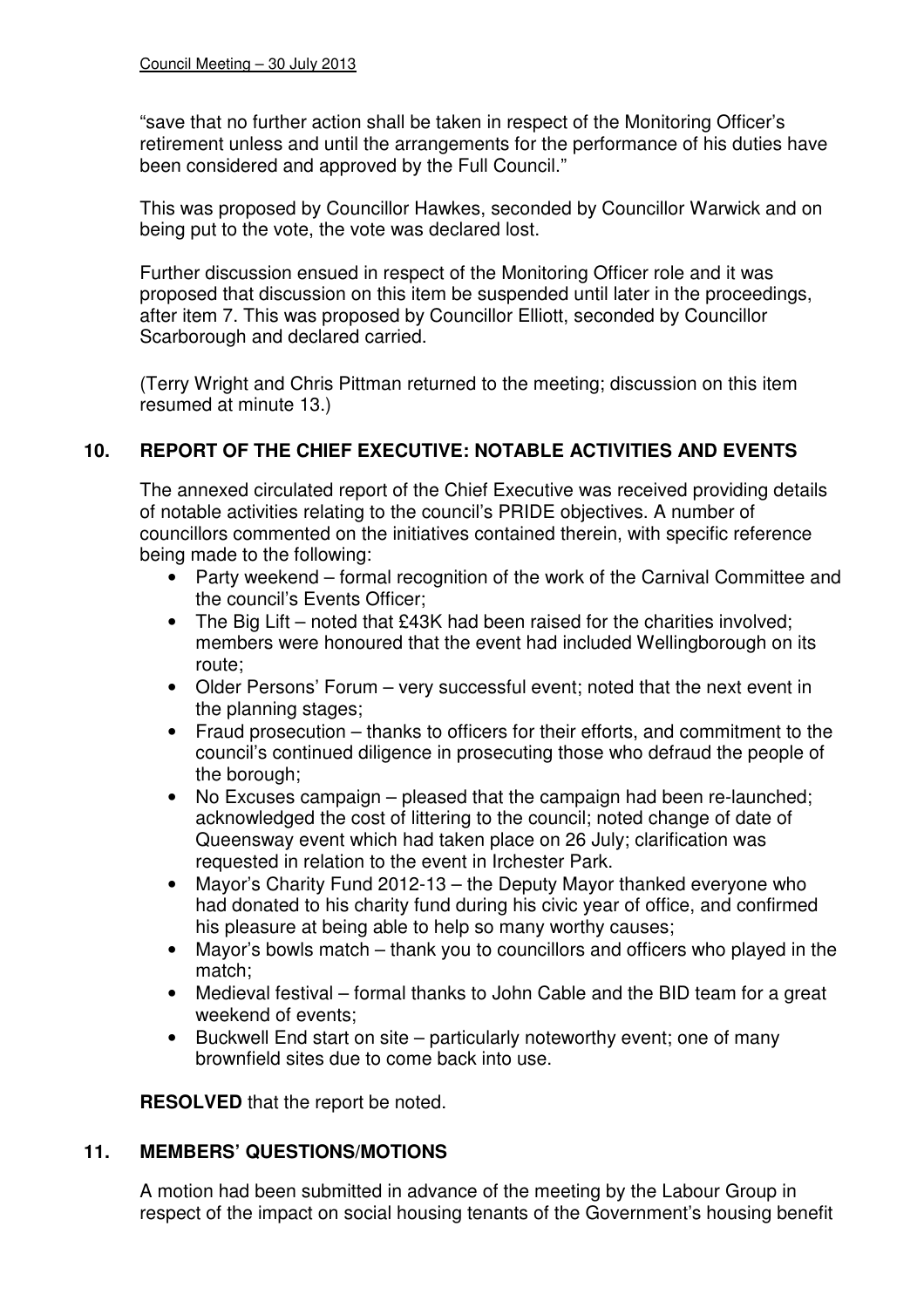changes under the Welfare Reform Act 2012. This was proposed by Councillor Scarborough, and seconded by Councillor Elliott.

The Leader of the Opposition presented the motion to the Chamber, outlining the reasons for bringing the motion, with particular emphasis being placed on the impact of the Act in targeting the most vulnerable in society, tenants facing increasing rent arrears and evictions, and the knock-on effect on landlords and council resources, increasing costs relating to homelessness and social disruption to people's lives.

The Deputy Leader of the Council responded on behalf of the Administration, acknowledging the importance of social housing provision to the people who needed it. He cited the following reasons why he did not support the motion: figures indicating that almost one third of social housing tenants lived in properties too large for their needs; the resulting increased benefits payments to those in over-sized accommodation; and questioned why people on benefit should have large properties of the nature that taxpayers could not afford. Reference was made to exclusions for some vulnerable groups, discretionary housing payments totalling £155m, and other support available to help those affected.

Lengthy debate ensued with views expressed both for and against the motion.

The Leader of the Opposition thanked fellow councillors for a thoughtful and decent debate, and acknowledged that much could be done locally by councillors and partners. He reiterated his reasons for bringing the motion, stating that a national discretionary payments fund of £155m was an inadequate amount of support for people who had been left with no choice but to pay more, or move from their homes.

Upon 7 members demanding a recorded vote, the motion was put to the vote, and the following votes cast:

- **For:** Councillors Ainge, Blackwell, Dholakia, Elliott, Emerson, Henley, Maguire, Scarborough and Watts (No. 9).
- **Against:** Councillors Allebone, Bailey, Bass, Beirne, Bell, Carr, Gough, Graves, Harrington, Hawkes, Higgins, G Lawman, L Lawman, Morrall, Partridge-Underwood, M Patel, Pursglove, Simmons, Timms, Ward, Warwick, and M Waters (No. 22).

**Abstained:** Councillors B Patel and V Waters (No. 2).

**RESOLVED** that the motion be declared lost with 9 votes in favour, 22 votes against and 2 abstentions.

## **12. EXCLUSION OF THE PRESS AND PUBLIC**

**RESOLVED** that the press and public be excluded from the meeting during consideration of the following item in accordance with Section 100A(4) to the Local Government Act 1972 on the grounds that it would involve the likely disclosure of exempt information of the descriptions shown in schedule 12A to the Act:

**Minute No.** Item **Paragraph of Paragraph of** 

**Schedule 12A**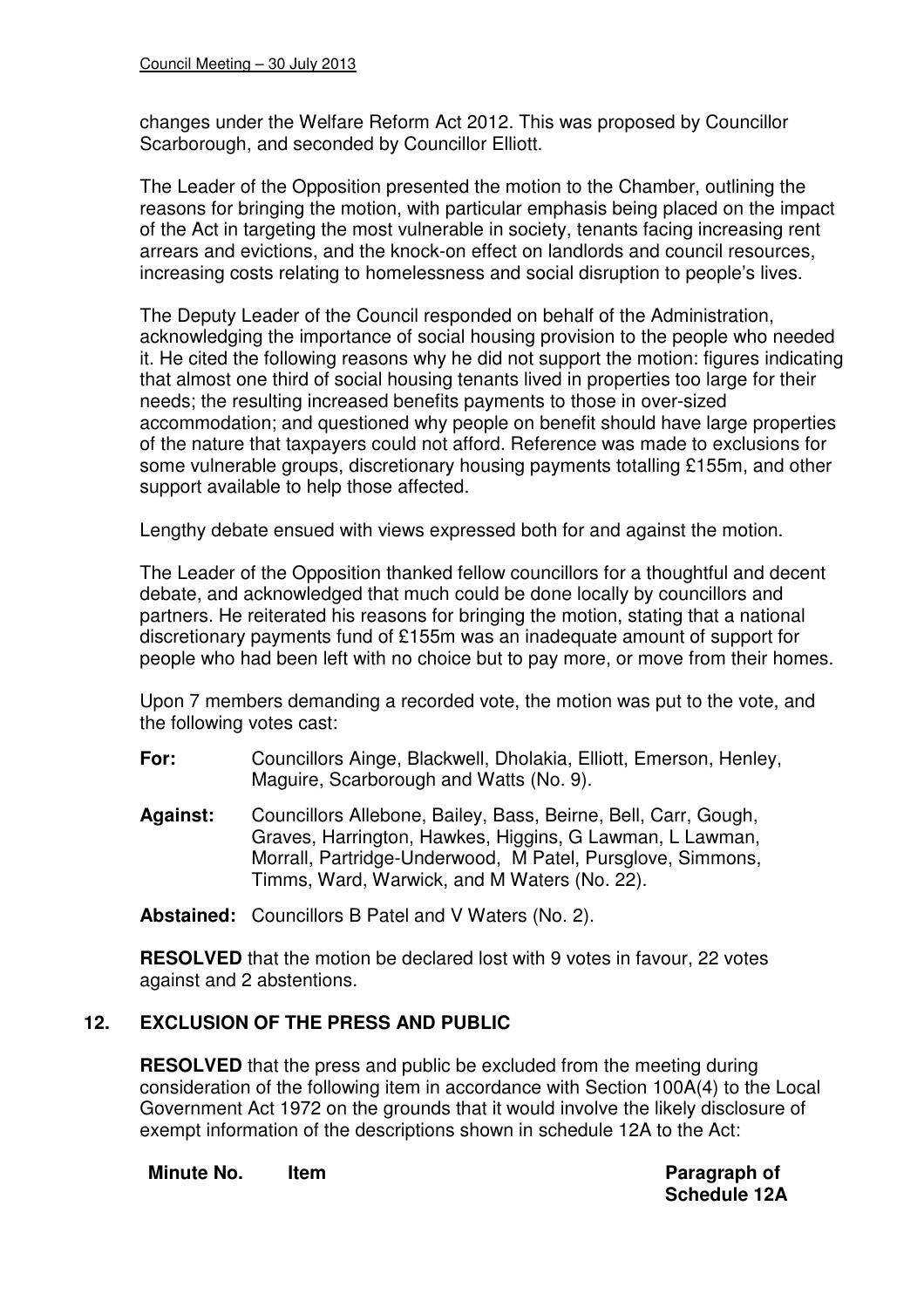| Minute No. | <b>Item</b>                                           | Paragraph of<br><b>Schedule 12A</b> |
|------------|-------------------------------------------------------|-------------------------------------|
| 13         | Restructuring of the Senior Management<br>$\tau$ eam. |                                     |

### **13. RESOURCES COMMITTEE – 17 JULY 2013**

Debate resumed in relation to the future discharge of the statutory Monitoring Officer role under the Head of Paid Service's proposed new management structure. Specific concerns were raised in relation to the service being provided by District Law under the shared service agreement. It was noted that a further report was to be presented to the Resources Committee in September, detailing the specific arrangements for discharge of the Monitoring Officer role. A number of councillors were of the opinion that the restructure of the management team was solely the responsibility of the Chief Executive, and that members should not be involved in the detail.

The Mayor invited the Chief Executive to respond. The Chief Executive outlined the reasons for his proposals, confirming his regret that the new structure involved losing some committed senior members of the management team. Members were advised, however, that savings had to be made and, had the 3 senior roles not been removed from the management structure, this would have had the impact of needing to cut a higher number of more junior roles. Furthermore, it was confirmed that the proposal was to remove the Head of Community post from the management structure; it was merely incidental that this post was also responsible for discharging the Monitoring Officer function, which it was acknowledged was a statutory function. Members were reminded that under Section 4 of the Local Government and Housing Act 1989, it was the sole responsibility of the Head of Paid Service to set out a suitable organisational structure to deliver the services that the council provided. The Chief Executive confirmed that he was still requesting that Council endorse the deletion of the 3 posts from the management structure as originally identified in his proposal.

Further discussion ensued and the general consensus amongst members was that they had full confidence in the Chief Executive to deliver an effective management structure, including the statutory roles of Monitoring Officer and S151 Officer. It was noted that members welcomed a full debate on the Monitoring Officer role when the follow-up report was presented to the Resources Committee in September.

### **RESOLVED** that:

- (I) the amended Credit Worthiness policy be incorporated in the council's Annual Investment Strategy;
- (II) the proposals of the Head of Paid Service relating to the Senior Management Structure:
	- (i) be endorsed by Council; and that
	- (ii) eligible employees identified in Appendix C of the report be retired early from the service of the council, in the interests of the efficient exercise of the council's functions with effect from a date to be agreed;